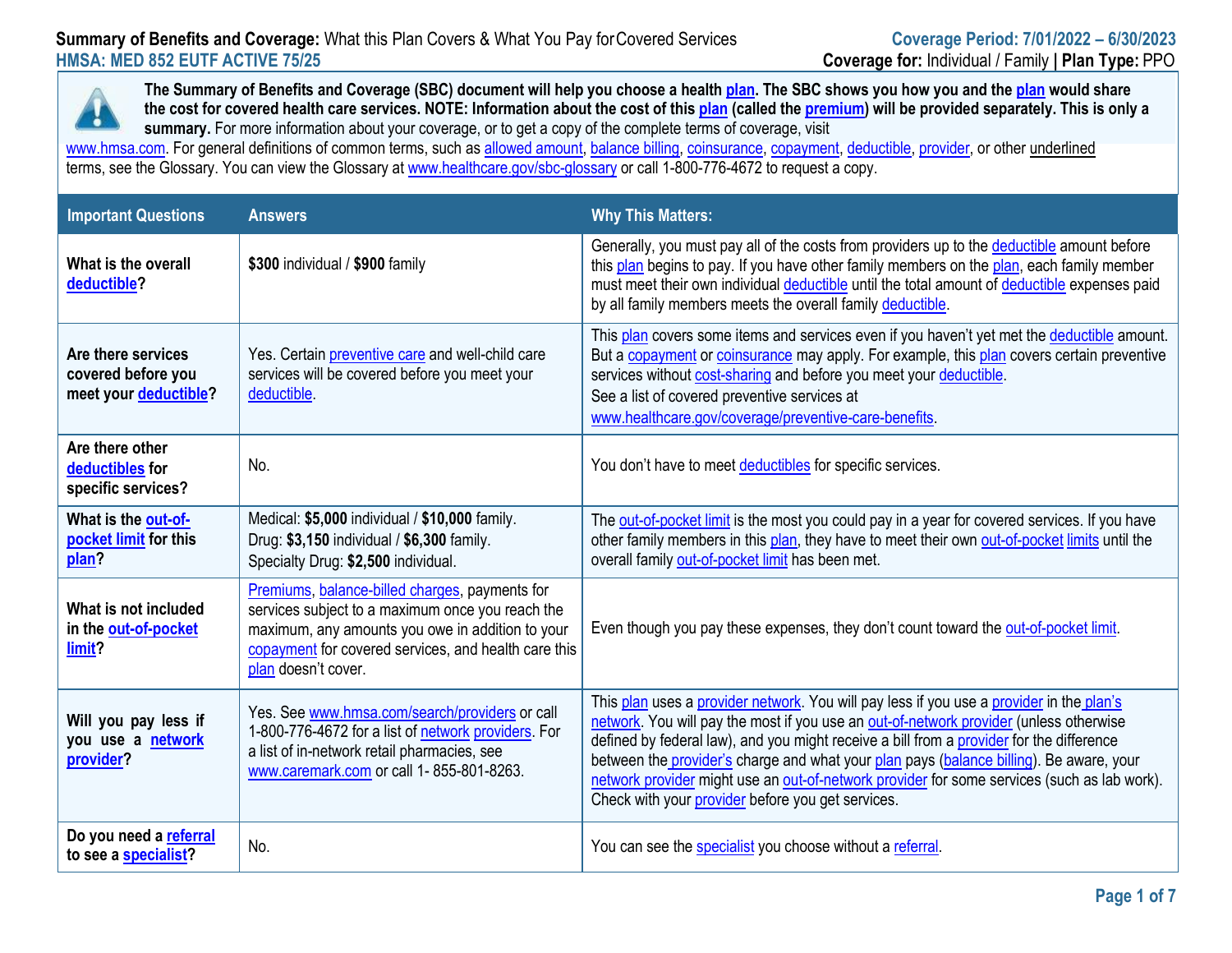All **[copayment](https://www.healthcare.gov/sbc-glossary/#copayment)** and **[coinsurance](https://www.healthcare.gov/sbc-glossary/#coinsurance)** costs shown in this chart are after your **[deductible](https://www.healthcare.gov/sbc-glossary/#deductible)** has been met, if a **[deductible](https://www.healthcare.gov/sbc-glossary/#deductible)** applies.

|                                |                                                        |                                                                               | <b>What You Will Pay</b>                                  | <b>Limitations, Exceptions, &amp; Other</b>                                                                                             |  |
|--------------------------------|--------------------------------------------------------|-------------------------------------------------------------------------------|-----------------------------------------------------------|-----------------------------------------------------------------------------------------------------------------------------------------|--|
| <b>Common Medical Event</b>    | <b>Services You May Need</b>                           | <b>Network Provider</b><br>(You will pay the least)                           | <b>Out of Network Provider</b><br>(You will pay the most) | <b>Important Information</b>                                                                                                            |  |
|                                | Primary care visit to treat an<br>injury or illness    | 25% coinsurance;<br>deductible does not<br>apply                              | 40% coinsurance                                           | $---none---$                                                                                                                            |  |
| If you visit a health care     | <b>Specialist visit</b>                                | 25% coinsurance;<br>deductible does not<br>apply                              | 40% coinsurance                                           | ---none---                                                                                                                              |  |
| provider's office or<br>clinic | <b>Preventive care (Well Child</b><br>physician visit) | No charge; deductible<br>does not apply                                       | 40% coinsurance;<br>deductible does not apply             | Age and frequency limitations may apply.                                                                                                |  |
|                                | <b>Screening</b>                                       | No charge; deductible<br>does not apply                                       | 40% coinsurance                                           | You may have to pay for services that aren't<br>preventive. Ask your provider if the services<br>needed are preventive. Then check what |  |
|                                | Immunization (standard and<br>travel)                  | No charge; deductible<br>does not apply                                       | No charge; deductible<br>does not apply                   | your plan will pay for.                                                                                                                 |  |
| If you have a test             | Diagnostic test (x-ray, blood<br>work)                 | 25% coinsurance;<br>deductible does not<br>apply for outpatient<br>blood work | 40% coinsurance                                           | Services may require preauthorization.<br>Benefits may be denied if preauthorization is<br>not obtained.                                |  |
|                                | Imaging (CT/PET scans,<br>MRI <sub>s</sub> )           | 25% coinsurance                                                               | 40% coinsurance                                           | Services may require preauthorization.<br>Benefits may be denied if preauthorization is<br>not obtained.                                |  |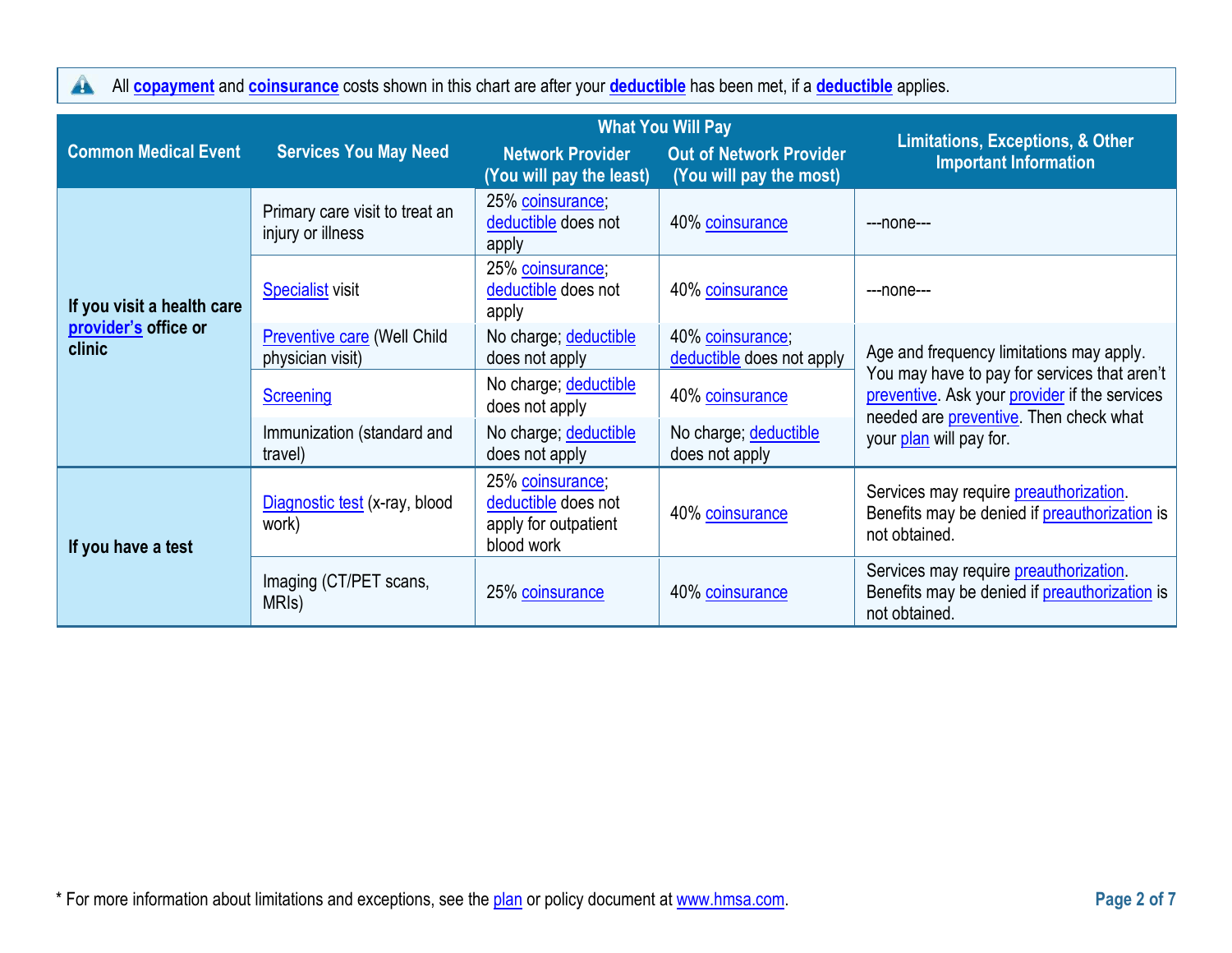| <b>What You Will Pay</b>                                                                                                                                  |                                                    |                                                                                                                                                                                                                              |                                                                                                                                                                                                                              | <b>Limitations, Exceptions, &amp; Other</b>                                                                                                                                                                                                            |  |
|-----------------------------------------------------------------------------------------------------------------------------------------------------------|----------------------------------------------------|------------------------------------------------------------------------------------------------------------------------------------------------------------------------------------------------------------------------------|------------------------------------------------------------------------------------------------------------------------------------------------------------------------------------------------------------------------------|--------------------------------------------------------------------------------------------------------------------------------------------------------------------------------------------------------------------------------------------------------|--|
| <b>Common Medical Event</b>                                                                                                                               | <b>Services You May Need</b>                       | <b>Network Provider</b><br>(You will pay the least)                                                                                                                                                                          | <b>Out of Network Provider</b><br>(You will pay the most)                                                                                                                                                                    | <b>Important Information</b>                                                                                                                                                                                                                           |  |
| If you need drugs to<br>treat your illness or<br>condition<br>More information about<br>prescription drug<br>coverage is available at<br>www.caremark.com | Generic drugs<br>(30/60/90-day supply)             | Retail: \$5/\$10/\$15<br>copayment<br>Retail 90/Mail:<br>\$5/\$10/\$10 copayment                                                                                                                                             | Retail: \$5/\$10/\$15<br>$copayment +$<br>20% coinsurance<br>Mail: Not covered                                                                                                                                               | Deductible does not apply for outpatient<br>$\bullet$<br>prescription drugs.<br>A 90-day supply for maintenance<br>medications is required after three initial                                                                                         |  |
|                                                                                                                                                           | Preferred brand drugs<br>(30/60/90-day supply)     | Retail: \$25/\$50/\$75<br>copayment<br>Retail 90/Mail:<br>\$25/\$50/\$50<br>copayment                                                                                                                                        | Retail: \$25/\$50/\$75<br>$copayment +$<br>20% coinsurance<br>Mail: Not covered                                                                                                                                              | 30-day supply fills.<br>Some prescriptions are subject to<br>preapproval, quantity limits and/or<br>step therapy requirements.<br>Penalties for failure to obtain<br>$\bullet$                                                                         |  |
|                                                                                                                                                           | Non-preferred brand drugs<br>(30/60/90-day supply) | Retail: \$50/\$100/\$150<br>copayment<br>Retail 90/ Mail:<br>\$50/\$100/\$100<br>copayment                                                                                                                                   | Retail: \$50/\$100/\$150<br>copayment +<br>20% coinsurance<br>Mail: Not covered                                                                                                                                              | precertification of drugs or dispense as<br>written (DAW) specifications do not<br>count toward the out-of-pocket limit.<br>Certain preventive care drugs mandated<br>by Health Reform are payable at no<br>charge with a prescription.                |  |
|                                                                                                                                                           | <b>Specialty drugs</b><br>(30-day supply only)     | <b>Retail:</b><br>Generic:<br>10% coinsurance up to<br>\$200 per fill<br>Preferred brand:<br>20% coinsurance up to<br>\$300 per fill<br>Non-preferred brand:<br>30% coinsurance up to<br>\$400 per fill<br>Mail: Not covered | <b>Retail:</b><br>Generic:<br>10% coinsurance up to<br>\$200 per fill<br>Preferred brand:<br>20% coinsurance up to<br>\$300 per fill<br>Non-preferred brand:<br>30% coinsurance up to<br>\$400 per fill<br>Mail: Not covered | Specialty drugs have a \$2,500 per individual<br>out-of-pocket limit per calendar year and is<br>counted toward the total annual drug out-of-<br>pocket limit. To order specialty drugs,<br>contact Caremark Specialty pharmacy at 1-<br>855-801-8263. |  |
|                                                                                                                                                           | Facility fee (e.g., ambulatory<br>surgery center)  | 25% coinsurance                                                                                                                                                                                                              | 40% coinsurance                                                                                                                                                                                                              | ---none---                                                                                                                                                                                                                                             |  |
| If you have outpatient<br>surgery                                                                                                                         | Physician/surgeon fees                             | 25% coinsurance;<br>deductible does not<br>apply                                                                                                                                                                             | 40% coinsurance                                                                                                                                                                                                              | ---none---                                                                                                                                                                                                                                             |  |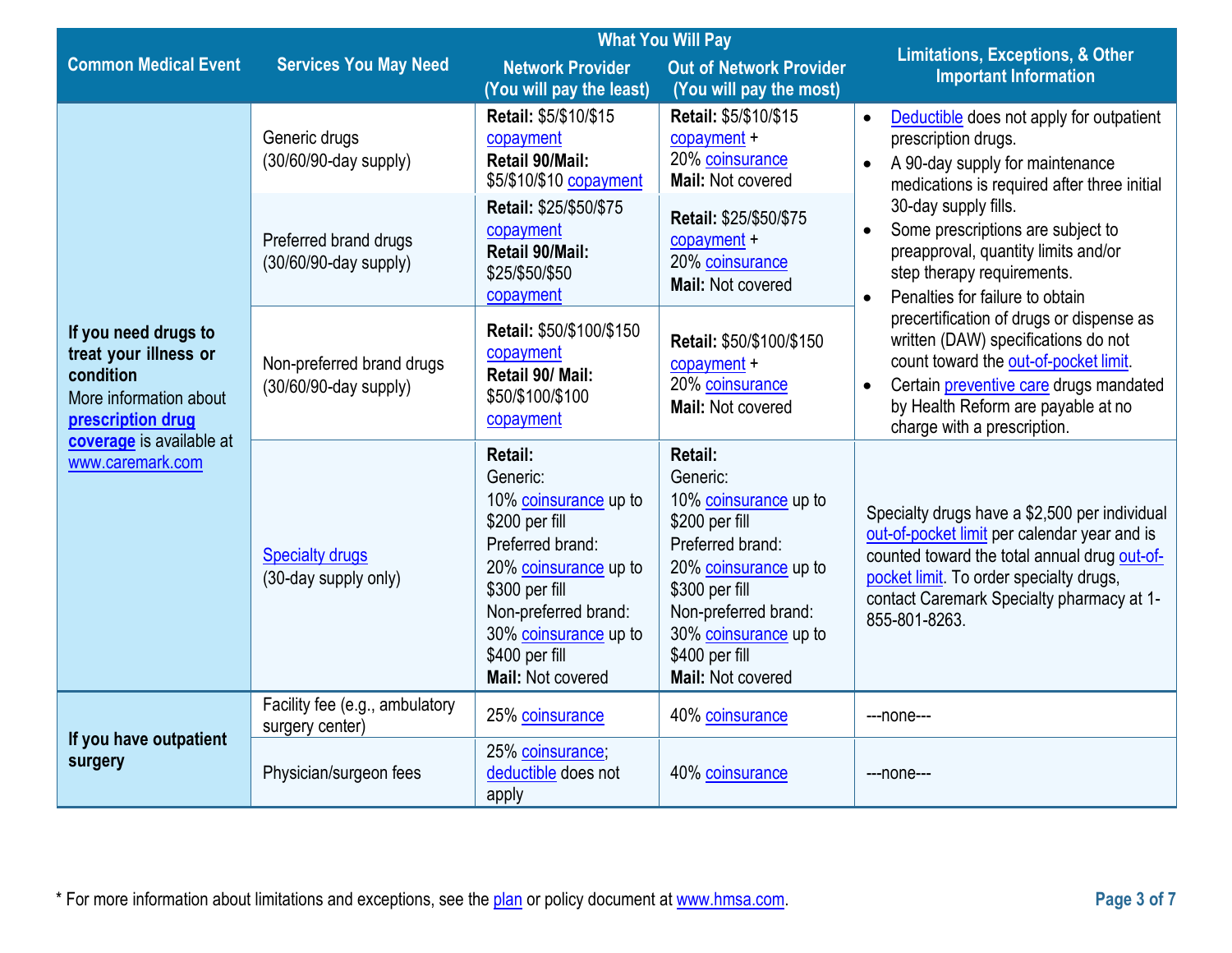| <b>What You Will Pay</b>                   |                                                     |                                                                                                                  |                 | <b>Limitations, Exceptions, &amp; Other</b>                                                                                                                                                                                                                                                                                                                                   |  |
|--------------------------------------------|-----------------------------------------------------|------------------------------------------------------------------------------------------------------------------|-----------------|-------------------------------------------------------------------------------------------------------------------------------------------------------------------------------------------------------------------------------------------------------------------------------------------------------------------------------------------------------------------------------|--|
| <b>Common Medical Event</b>                | <b>Services You May Need</b>                        | <b>Network Provider</b><br><b>Out of Network Provider</b><br>(You will pay the most)<br>(You will pay the least) |                 | <b>Important Information</b>                                                                                                                                                                                                                                                                                                                                                  |  |
|                                            | <b>Emergency room care</b>                          | 25% coinsurance                                                                                                  | 25% coinsurance | ---none---                                                                                                                                                                                                                                                                                                                                                                    |  |
| If you need immediate<br>medical attention | <b>Emergency medical</b><br>transportation (air)    | 25% coinsurance                                                                                                  | 25% coinsurance | Limited to air transport to the nearest<br>adequate hospital within the State of Hawaii,<br>except in certain situations when<br>transportation to the continental U.S. is<br>necessary for critical care in accord with<br>HMSA's medical policy. Certain exclusions<br>apply. Ground transportation to the nearest<br>adequate hospital to treat your illness or<br>injury. |  |
|                                            | <b>Emergency medical</b><br>transportation (ground) | 25% coinsurance                                                                                                  | 40% coinsurance | Ground transportation to the nearest,<br>adequate hospital to treat your illness or<br>injury.                                                                                                                                                                                                                                                                                |  |
|                                            | <b>Urgent care</b>                                  | 25% coinsurance;<br>deductible does not<br>apply                                                                 | 40% coinsurance | ---none---                                                                                                                                                                                                                                                                                                                                                                    |  |
|                                            | Facility fee (e.g., hospital<br>room)               | 25% coinsurance                                                                                                  | 40% coinsurance | ---none---                                                                                                                                                                                                                                                                                                                                                                    |  |
| If you have a hospital<br>stay             | Physician/surgeon fees                              | 25% coinsurance;<br>deductible does not<br>apply                                                                 | 40% coinsurance | ---none---                                                                                                                                                                                                                                                                                                                                                                    |  |
| If you need mental<br>health, behavioral   | <b>Outpatient services</b>                          | 25% coinsurance;<br>deductible does not<br>apply for physician<br>services                                       | 40% coinsurance | ---none---                                                                                                                                                                                                                                                                                                                                                                    |  |
| health, or substance<br>abuse services     | Inpatient services                                  | 25% coinsurance;<br>deductible does not<br>apply for physician<br>services                                       | 40% coinsurance | ---none---                                                                                                                                                                                                                                                                                                                                                                    |  |
|                                            | Office visits (prenatal and<br>postnatal care)      | 25% coinsurance                                                                                                  | 40% coinsurance | Cost sharing does not apply to certain<br>preventive services. Depending on the type                                                                                                                                                                                                                                                                                          |  |
| If you are pregnant                        | Childbirth/delivery<br>professional services        | 25% coinsurance                                                                                                  | 40% coinsurance | of services, coinsurance or copayment may<br>apply. Maternity care may include tests and                                                                                                                                                                                                                                                                                      |  |
|                                            | Childbirth/delivery facility<br>services            | 25% coinsurance                                                                                                  | 40% coinsurance | services described elsewhere in the SBC<br>(i.e. ultrasound).                                                                                                                                                                                                                                                                                                                 |  |
|                                            |                                                     |                                                                                                                  |                 |                                                                                                                                                                                                                                                                                                                                                                               |  |

\* For more information about limitations and exceptions, see the [plan o](https://www.healthcare.gov/sbc-glossary/#plan)r policy document at [www.hmsa.com.](http://www.hmsa.com/) **Page 4 of 7 Page 4 of 7**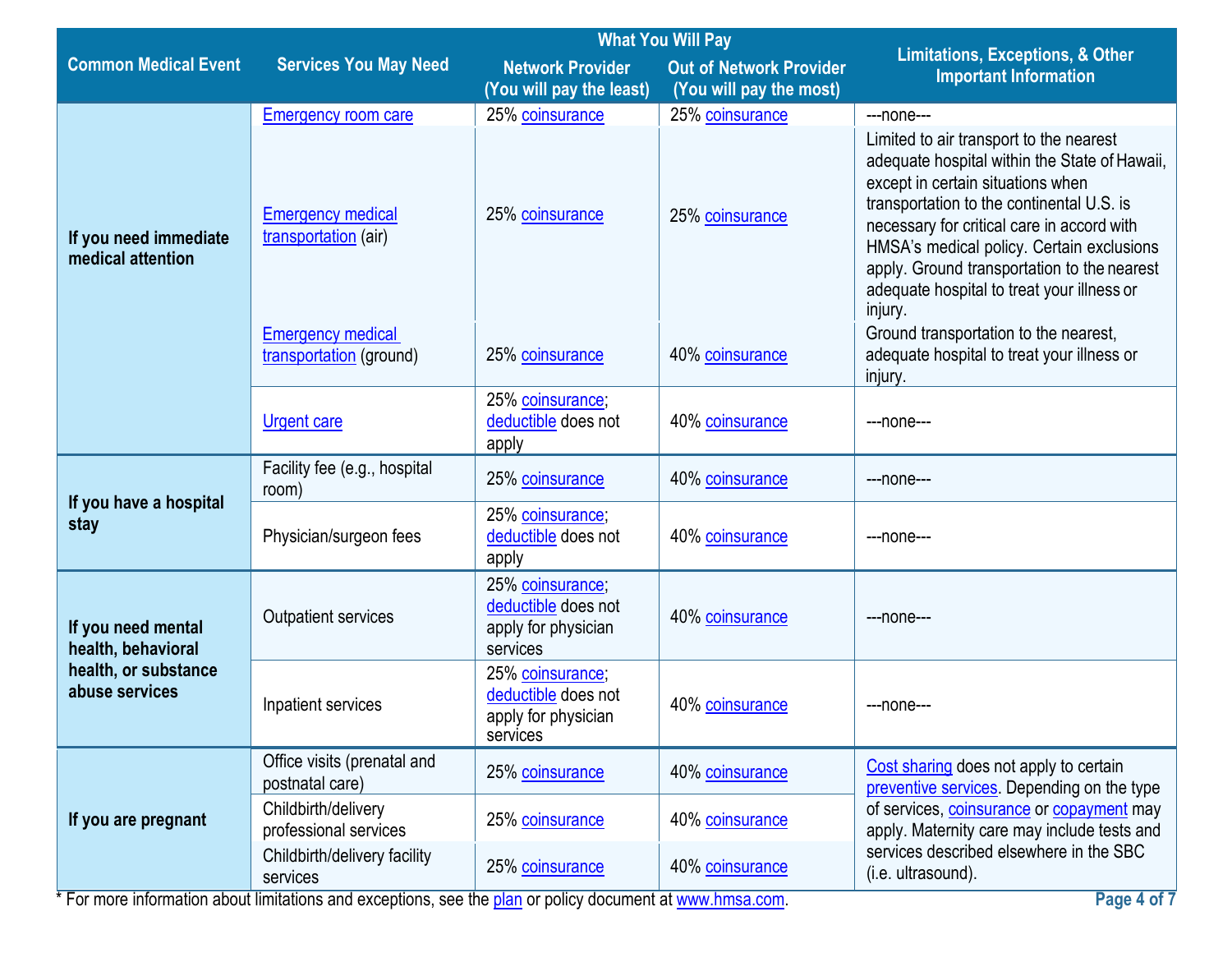|                                                                         |                                |                                                     | <b>What You Will Pay</b>                                  | <b>Limitations, Exceptions, &amp; Other</b>                                                                                                                                                                                             |  |
|-------------------------------------------------------------------------|--------------------------------|-----------------------------------------------------|-----------------------------------------------------------|-----------------------------------------------------------------------------------------------------------------------------------------------------------------------------------------------------------------------------------------|--|
| <b>Common Medical Event</b>                                             | <b>Services You May Need</b>   | <b>Network Provider</b><br>(You will pay the least) | <b>Out of Network Provider</b><br>(You will pay the most) | <b>Important Information</b>                                                                                                                                                                                                            |  |
|                                                                         | Home health care               | 25% coinsurance                                     | 40% coinsurance                                           | 150 Visits per Calendar Year                                                                                                                                                                                                            |  |
|                                                                         | <b>Rehabilitation services</b> | 25% coinsurance                                     | 40% coinsurance                                           | Services may require <i>preauthorization</i> .<br>Benefits may be denied if preauthorization is<br>not obtained. Excludes cardiac<br>rehabilitation.                                                                                    |  |
|                                                                         | <b>Habilitation services</b>   | Not covered                                         | Not covered                                               | <b>Excluded service</b>                                                                                                                                                                                                                 |  |
| If you need help<br>recovering or have<br>other special health<br>needs | <b>Skilled nursing care</b>    | 25% coinsurance                                     | 40% coinsurance                                           | 120 Days per Calendar Year. Includes<br>extended care facilities (Skilled Nursing,<br>Sub-Acute, and Long-Term Acute Care<br>Facilities) to the extent care is for Skilled<br>nursing care, sub-acute care, or long-term<br>acute care. |  |
|                                                                         | Durable medical equipment      | 25% coinsurance                                     | 40% coinsurance                                           | Services may require <i>preauthorization</i> .<br>Benefits may be denied if preauthorization is<br>not obtained.                                                                                                                        |  |
|                                                                         | <b>Hospice services</b>        | No charge                                           | Not covered                                               | ---none---                                                                                                                                                                                                                              |  |
|                                                                         | Children's eye exam            | Not covered                                         | Not covered                                               | <b>Excluded service</b>                                                                                                                                                                                                                 |  |
| If your child needs<br>dental or eye care                               | Children's glasses             | Not covered                                         | Not covered                                               | Provided under a separate vision plan.                                                                                                                                                                                                  |  |
|                                                                         | Children's dental check-up     | Not covered                                         | Not covered                                               | Provided under a separate vision plan.                                                                                                                                                                                                  |  |

# **Excluded Services & Other Covered Services:**

| Services Your Plan Generally Does NOT Cover (Check your policy or plan document for more information and a list of any other excluded services.)                                              |                                                                                                                                                             |                                                                                               |
|-----------------------------------------------------------------------------------------------------------------------------------------------------------------------------------------------|-------------------------------------------------------------------------------------------------------------------------------------------------------------|-----------------------------------------------------------------------------------------------|
| Acupuncture                                                                                                                                                                                   | Dental care (Child)                                                                                                                                         | Routine eye care (Adult)<br>$\bullet$                                                         |
| Cardiac rehabilitation                                                                                                                                                                        | <b>Habilitation services</b>                                                                                                                                | Routine eye care (Child)                                                                      |
| Cosmetic surgery                                                                                                                                                                              | Long-term care                                                                                                                                              | Routine foot care                                                                             |
| Dental care (Adult)                                                                                                                                                                           | Private-duty nursing                                                                                                                                        | Weight loss programs (except as required by<br>Health Reform Law)                             |
|                                                                                                                                                                                               |                                                                                                                                                             |                                                                                               |
| Other Covered Services (Limitations may apply to these services. This isn't a complete list. Please see your plan document.)                                                                  |                                                                                                                                                             |                                                                                               |
| Bariatric surgery<br>Chiropractic care (limited to 20 visits/calendar<br>year from American Specialty Health Network)<br>Hearing aids (limited to one hearing aid per ear<br>every 60 months) | Infertility treatment (requires precertification and<br>limited to a one time only benefit for one<br>outpatient procedure while you are an HMSA<br>member) | Non-emergency care when traveling outside the<br>U.S. For more information, see www.hmsa.com. |

\* For more information about limitations and exceptions, see the [plan o](https://www.healthcare.gov/sbc-glossary/#plan)r policy document at [www.hmsa.com.](http://www.hmsa.com/) **Page 5 of 7**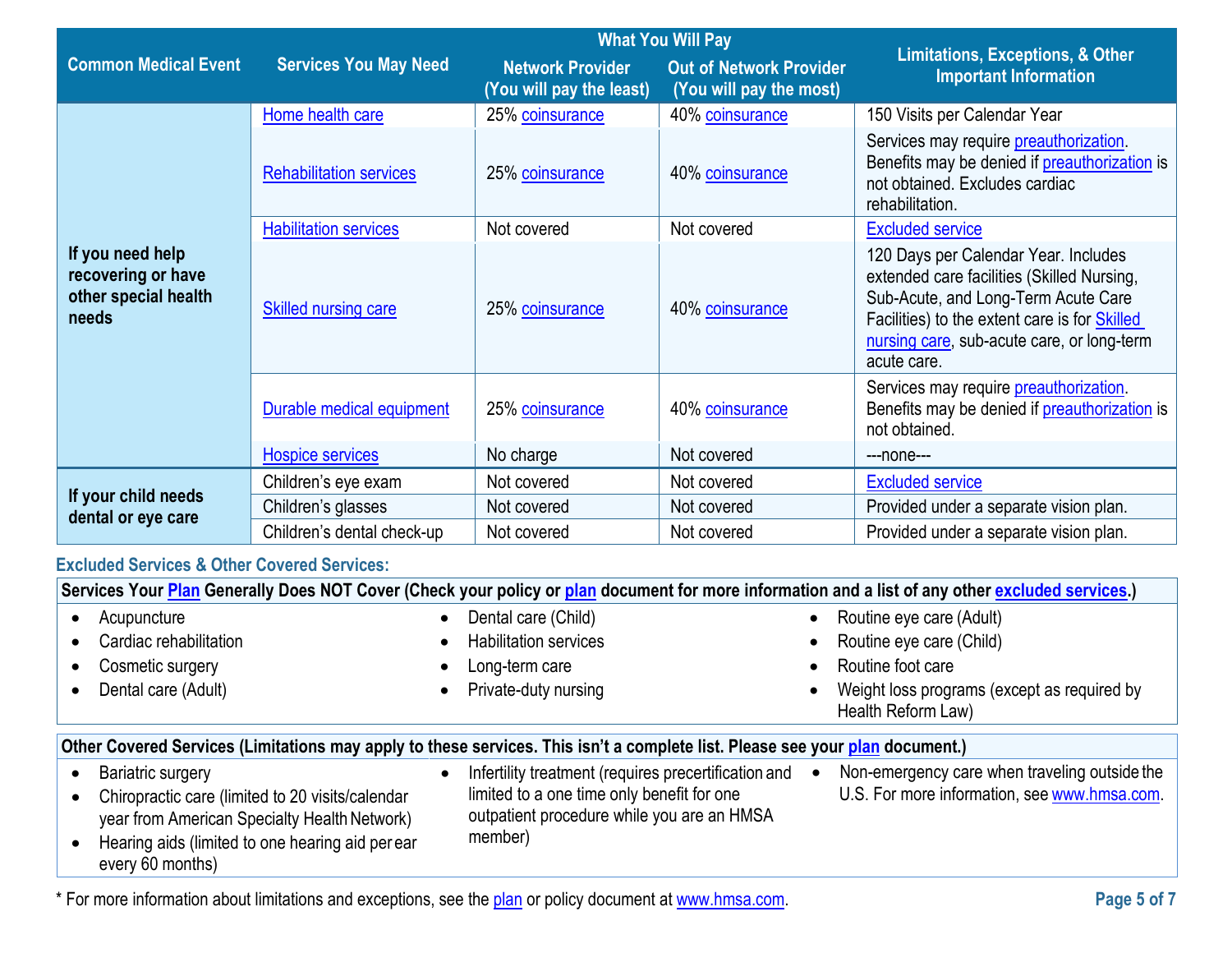**Your Rights to Continue Coverage:** There are agencies that can help if you want to continue your coverage after it ends. The contact information for those agencies is: 1) 1-800-776-4672 for HMSA; 2) (808) 586-2790 for the State of Hawaii, Dept. of Commerce and Consumer Affairs – Insurance Division; 3) 1-866-444 3272 or [http://www.dol.gov/agencies/ebsa/laws-and-regulations/laws/affordable-care-act f](http://www.dol.gov/agencies/ebsa/laws-and-regulations/laws/affordable-care-act)or the U.S. Department of Labor, Employee Benefits Security Administration; or 4) 1-877-267-2323 x61565 or [http://www.cciio.cms.gov f](http://www.cciio.cms.gov/)or the U.S. Department of Health and Human Services. Church plans are not covered by the Federal COBRA continuation coverage rules. Other coverage options may be available to you too, including buying individual insurance coverage through the [Health Insurance](https://www.healthcare.gov/sbc-glossary/#health-insurance) [Marketplace. F](https://www.healthcare.gov/sbc-glossary/#marketplace)or more information about the [Marketplace, v](https://www.healthcare.gov/sbc-glossary/#marketplace)isit [www.HealthCare.gov o](http://www.healthcare.gov/)r call 1-800-318-2596.

**Your Grievance and Appeals Rights:** There are agencies that can help if you have a complaint against your <u>plan</u> for a denial of a <u>claim</u>. This complaint is called a provide complete information on how to submit a [claim,](https://www.healthcare.gov/sbc-glossary/#claim) [appeal, o](https://www.healthcare.gov/sbc-glossary/#appeal)r a [grievance f](https://www.healthcare.gov/sbc-glossary/#grievance)or any reason to your [plan. F](https://www.healthcare.gov/sbc-glossary/#plan)or more information about your rights, this notice, or [grievance o](https://www.healthcare.gov/sbc-glossary/#grievance)r [appeal. F](https://www.healthcare.gov/sbc-glossary/#appeal)or more information about your rights, look at the explanation of benefits you will receive for that medica[l claim. Y](https://www.healthcare.gov/sbc-glossary/#claim)our [plan d](https://www.healthcare.gov/sbc-glossary/#plan)ocuments also assistance, contact:

Member Advocacy and Appeals, P.O. Box 1958, Honolulu, Hawaii 96805-1958. If you have any questions about <u>appeals</u>, you can call us at (808) 948-5090 For non-federal governmental group health plans and church plans that are group health plans, you must submit a written request for an [appeal t](https://www.healthcare.gov/sbc-glossary/#appeal)o: HMSA or toll free at 1-800-462-2085. You may also file a [grievance w](https://www.healthcare.gov/sbc-glossary/#grievance)ith the Insurance Commissioner. You must send the request to the Insurance Commissioner at: Hawaii Insurance Division, ATTN: Health Insurance Branch – External Appeals, 335 Merchant Street, Room 213, Honolulu, Hawaii 96813. Telephone: (808) 586-2804.

 about prescription drug appeals, you may call CVS Customer Care toll-free at 1-855-801-8263, TDD 711. For prescription drug appeals you may send your written request to: CVS Caremark Appeals Department MC, P.O. Box 52084, Phoenix, AZ 85072-2084 or fax to 1-866-433-1172 attention – Appeals Dept. For specialty drug appeals, you may send your written request to: CVS Caremark Specialty Guideline Mgmt Appeals Department, 800 Biermann Court, Ste. B, Mt. Prospect, IL 60056 or fax to 1-855-230-5548 attention – Appeals Dept. If you have any questions

# **Does this plan provide Minimum Essential Coverage? Yes**

[Minimum Essential Coverage g](https://www.healthcare.gov/sbc-glossary/#minimum-essential-coverage)enerally includes [plans,](https://www.healthcare.gov/sbc-glossary/#plan) [health insurance a](https://www.healthcare.gov/sbc-glossary/#health-insurance)vailable through the [Marketplace o](https://www.healthcare.gov/sbc-glossary/#marketplace)r other individual market policies, Medicare, Medicaid, CHIP, TRICARE, and certain other coverage. If you are eligible for certain types of [Minimum Essential Coverage, y](https://www.healthcare.gov/sbc-glossary/#minimum-essential-coverage)ou may not be eligible for the premium tax credit.

# **Does this plan meet the Minimum Value Standards? Yes**

If your [plan d](https://www.healthcare.gov/sbc-glossary/#plan)oesn't meet the [Minimum Value Standards, y](https://www.healthcare.gov/sbc-glossary/#minimum-value-standard)ou may be eligible for a [premium tax credit t](https://www.healthcare.gov/sbc-glossary/#premium-tax-credits)o help you pay for a [plan th](https://www.healthcare.gov/sbc-glossary/#plan)rough the Marketplace.

# **Language Access Services:**

Spanish (Español): Para obtener asistencia en Español, llame al1-800-776-4672.

Tagalog (Tagalog): Kung kailangan ninyo ang tulong sa Tagalog tumawag sa 1-800-776-4672.

Chinese (中文): 如果需要中文的帮助, 请拨打这个号码 1-800-776-4672.

Navajo (Dine): Dinek'ehgo shika at'ohwol ninisingo, kwiijigo holne' 1-800-776-4672.

*To see examples of how this [plan m](https://www.healthcare.gov/sbc-glossary/#plan)ight cover costs for a sample medical situation, see the next section.*